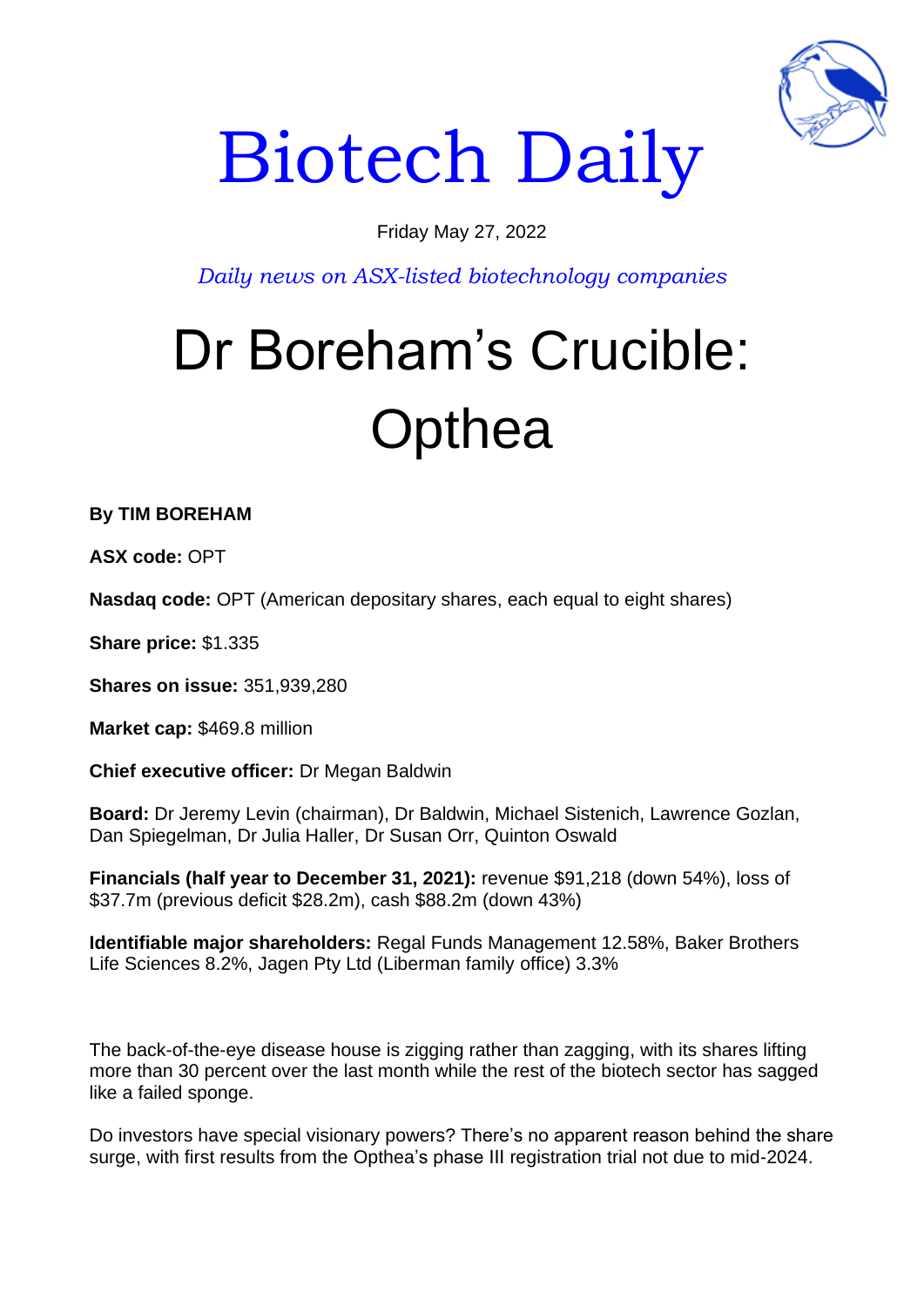One likely reason is that Opthea chief Dr Megan Baldwin has been making up for lost Covid lockdown time and has been hitting the (virtual) conference circuit hard.

This month, it was Citi's and HC Wainwright global life science shindig, as well as Retina World Congress in Florida.

In March, Dr Baldwin fronted Oppenheimer's virtual conference and coming up is the Bascom Palmer Eye Institute's Angiogenesis, Exudation and Degeneration 2022 "gath" (which is what the young ones call events these days).

Dr Baldwin notes there's an element of catch-up, in that the shares were hit hard 12 months ago.

"We were trading at a ridiculous valuation for the stage we are at," she says. "So, it's all about letting the market in both the US and Australia know we are in the final stages and getting the word out there."

The final stanza consists of two phase III pivotal trials to assess - or confirm - the efficacy of Opthea's treatment for wet age-related macular degeneration (wet ADM), the biggest cause of blindness for over 60s.

"We are one of the few biotech companies in Australia taking on a phase III asset development," Dr Baldwin says.

#### **Opthea's vision statement**

Wet AMD is marked by loss of vision caused by degeneration of the central portion of the retina (the macula).

Blood vessels grow abnormally under the retina, resulting in leakage of fluid and protein from the vessel. The condition can set in quickly, with patients losing their vision in as little as 10 weeks.

A so-called 'trap inhibitor', OPT-302 is a fusion protein that blocks the activity of two proteins, vascular endothelial growth factors C and D (VEGF-C and VEGF-D).

Opthea is developing OPT-302 as a wet AMD combination therapy with the existing drugs Lucentis (ranibizumab) and Eylea (aflibercept), which only block VEGF-A.

About half the market is treated off-label with Avastin, an old cancer drug.

"The existing therapies are no good for 45 percent of patients, because the disease process is more complex than just blocking VEGF-A," Dr Baldwin says. "We are basically targeting a mechanism of resistance to the current standard-of-care treatments, which are blockbuster agents in themselves."

The company is also interested in diabetic macular oedema (DME), but this program has been "paused" after disappointing clinical results (see below).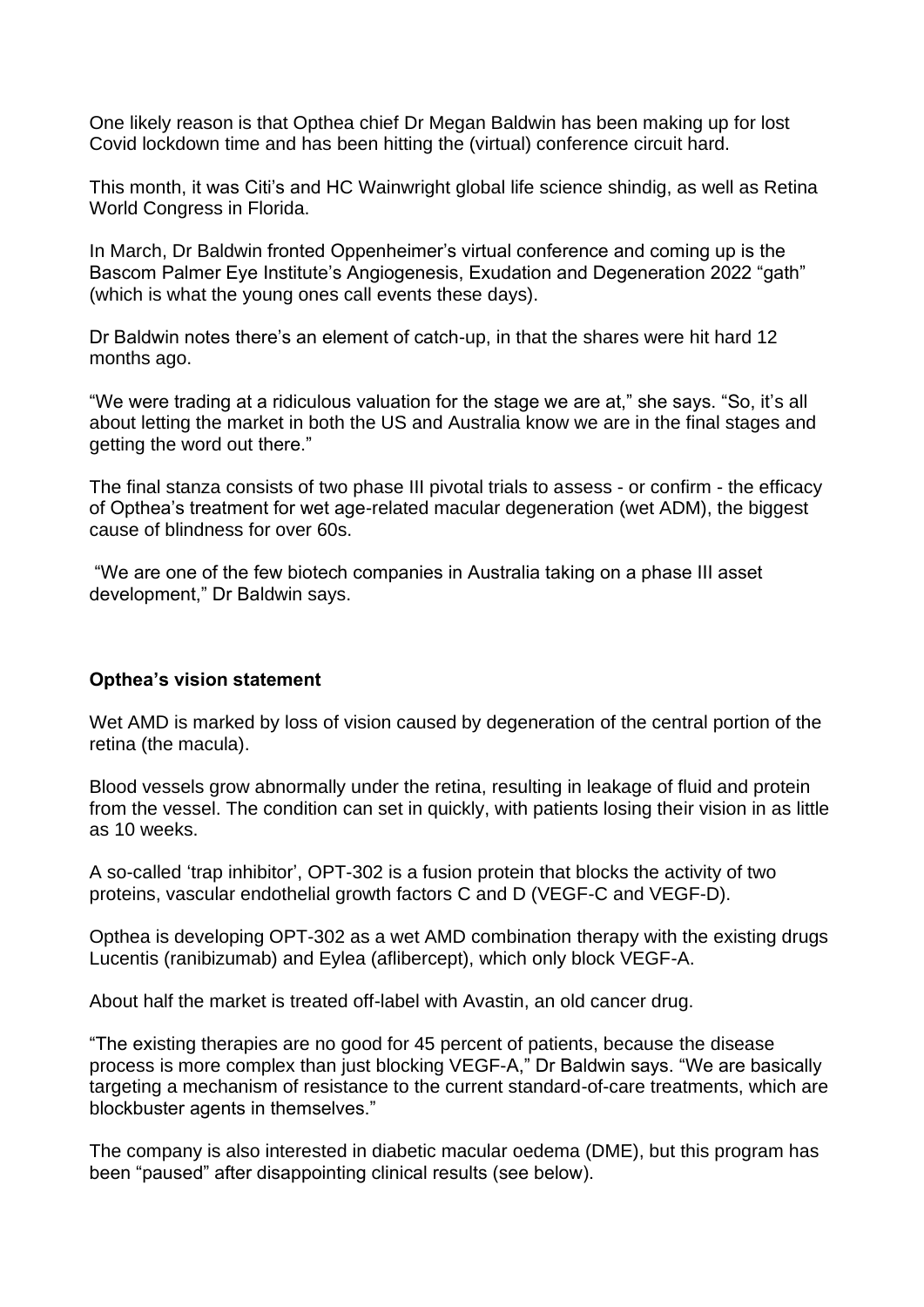#### **Getting in the rhythm**

Opthea is the renamed iteration of Circadian Technologies - the first ASX-listed biotechnology company.

Founded by biotech doyen Leon Serry, Circadian was "an incubator" for companies including the Victoria state-founded Amrad, (later renamed Zenyth and sold to CSL). Other companies in its portfolio were Metabolic (which became Calzada before morphing into Polynovo), Antisense and Optiscan.

Circadian dabbled in a number of applications including melatonin for jet-lag (hence the name), drugs for Alzheimer's disease and cancer diagnostics before focusing on eye ailments.

Circadian acquired the VEGF portfolio in 2008 and the company changed its name to Opthea in December 2015. Dr Baldwin was anointed CEO in February 2014, having been at Circadian since 2008 in roles including overseeing the OPT-302 program.

In October 2020, the company launched a US offering of American depositary shares, now listed on the Nasdaq Select Global Market.

The company aimed for \$US160 million but ended up raising \$US128 million - which is still nothing to sneeze at ...

#### **Clinical trial triumphs and tribulations**

In August 2019, Opthea shares jumped as much as 160 percent after the company released the results of its keenly-awaited phase IIb trial for wet AMD.

The trial enrolled 366 previously untreated patients across 110 sites, testing a combination of Opthea's OPT-302 with the standard of care therapy, ranibizumab (Lucentis).

The results showed this combined treatment produced "statistically significant and clinically meaningful" results, with a mean "visual acuity gain" after 24 months.

But the biotech gods are fickle: in June 2020 Opthea shares were birched after the company revealed underwhelming phase IIa data from its 144-patient diabetic macular oedema (DME) trial.

Affecting a younger, working age demographic, DME is a blindness-inducing condition that also involves retinal leakage.

Dr Baldwin says the results were unflattering because the patients had been treated with the standard-of-care and were not treatment naïve. This made the visual acuity hurdle harder to surmount.

"It was a noisy data set," she says. "But when we teased out the patients that had a very consistent anti-VGEF-A treatment with Eylea, we saw the clinical benefit."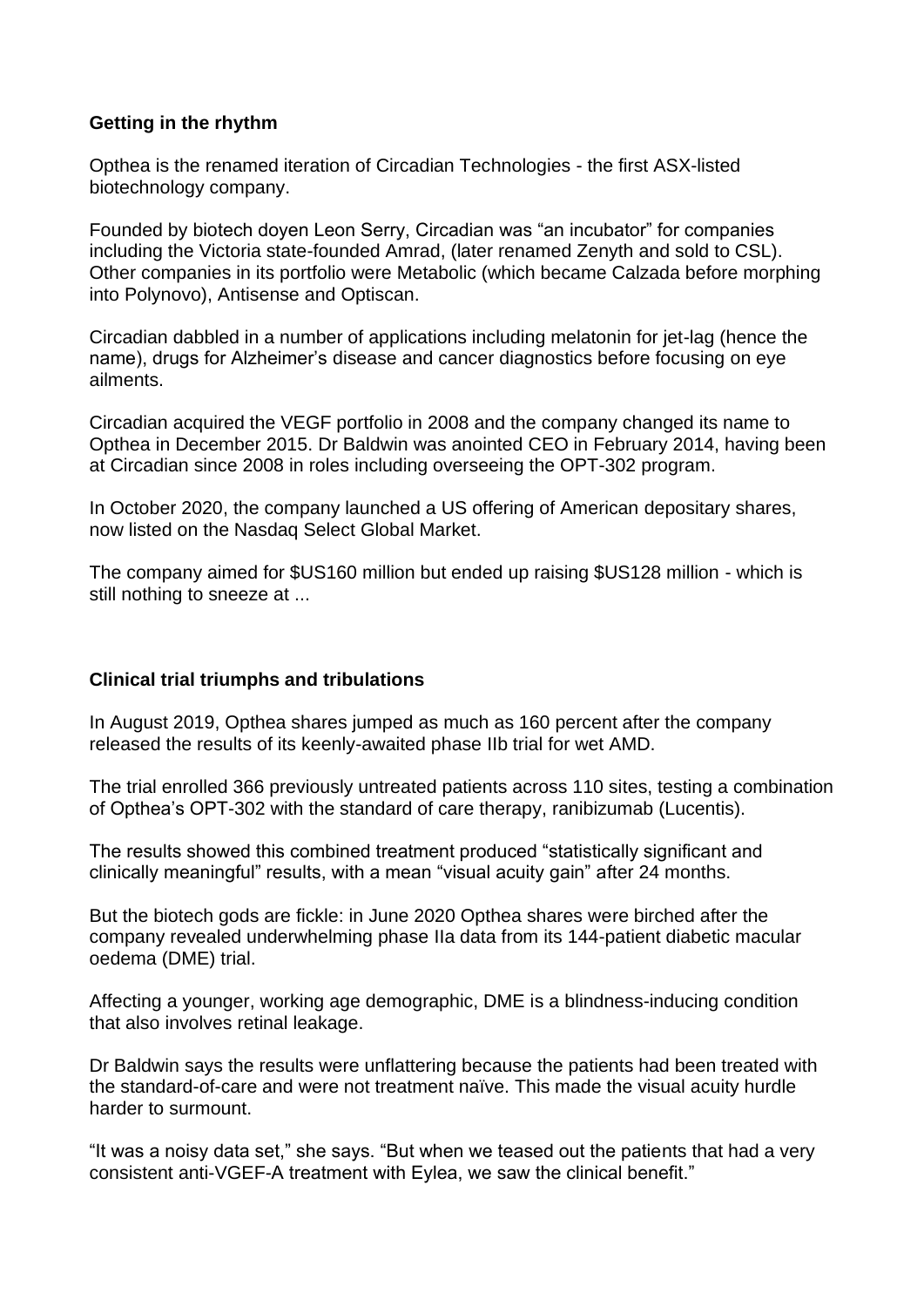#### **What's next?**

Naturally, the market's attention is now focused on the phase III wet AMD trial, which is open in 25 countries across 200 sites.

The company has been recruiting for a year, with patient uptake gaining pace post pandemic.

The two studies, Shore and Coast, are in combination with ranibizumab and aflibercept, respectively. This is to obtain broader approval for use with any type of VEGF inhibitor.

Each trial aims to enrol 990 patients and are sham controlled, triple masked, randomized and all the other things one would expect from a properly constructed clinical program.

While the target patient population is similar, Opthea is boosting its odds of success by not recruiting a non-responsive subset of patients with a lesion called RAP.

RAPpers accounted for about 10 percent of phase IIb patients.

The analysis will also be "enriched" by first assessing the 80 percent patients that fared best in the previous trial. Eventually, though, the whole patient population will be analyzed.

"We are very comfortable with how we have designed it and how we plan to analyze it," Dr Baldwin says.

#### **Pretty Chronic for Vision**

While Opthea is not into RAP, it's quite happy to enrol patients with a wet AMD variant called polypoidal choroidal vasculopathy (PCV), by which fluid leaks and bleeds from abnormal blood vessels.

"It means vessels that are … in the back of the eye grow as polyps," Dr Baldwin says. It is especially prevalent in Asian populations and is said to be the most common form of Wet AMD, globally.

In the phase IIb trial,18 percent of the 366 treatment-naïve patients had PCV.

After six months, the standard-of-care cohort had a seven-letter improvement on the eye chart, while for those treated with OPT-302 the improvement was almost double (a further 6.7 letters).

Dr Baldwin says the phase III effort should include a similar proportion of PCV patients, or perhaps more, given that more Asian centres are participating.

She says the company possibly could launch a supplemental PCV-specific study, probably in collaboration with Asian experts.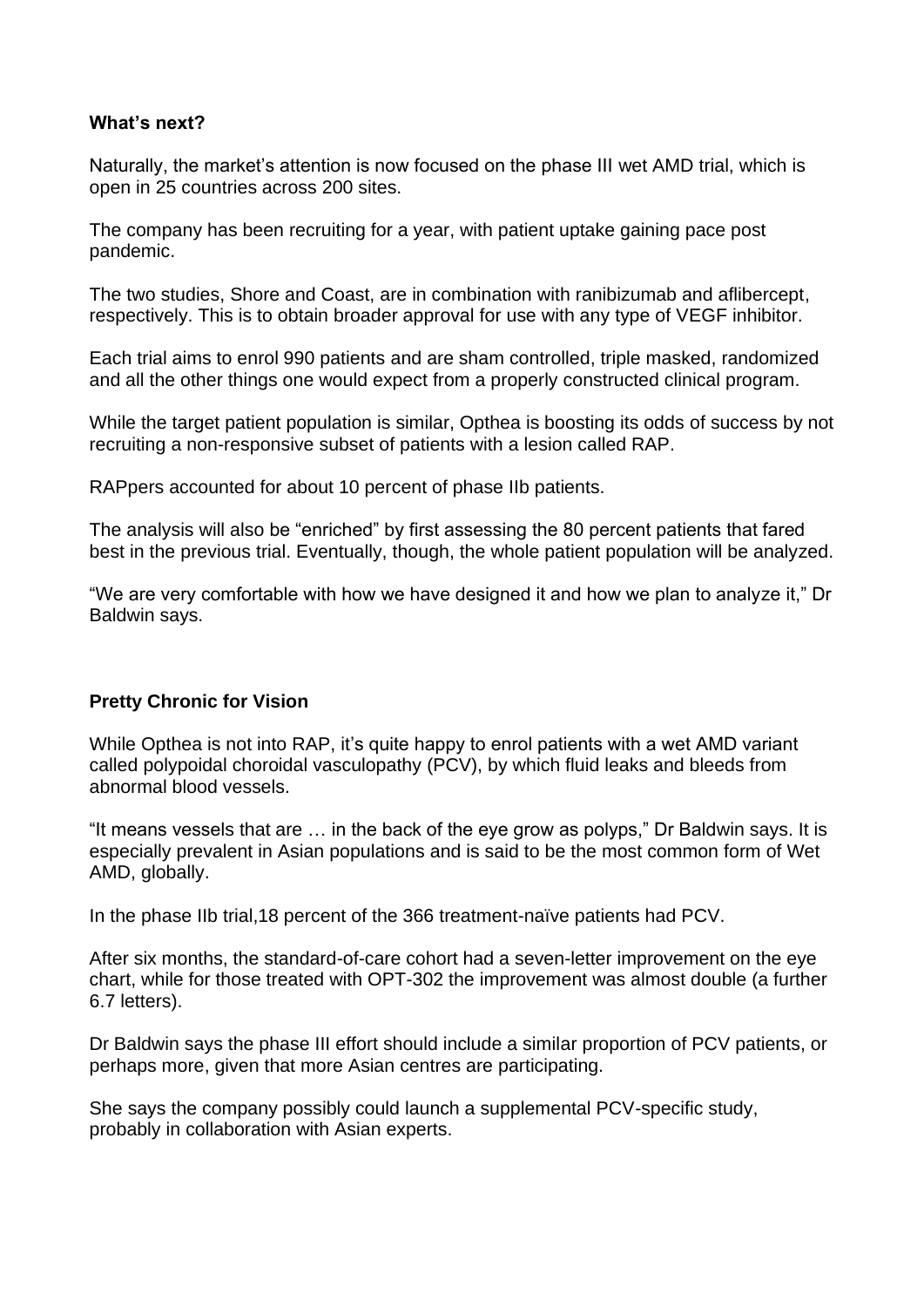#### **Finances and performance**

In the current climate for biotechs, cash is king, so it's heartening that at the end of March Opthea had \$88 million crisp ones in the bank. The not-so-good news is that the company chewed through \$37.7 million in the December 2021 half, with \$31.8 million devoted to research and development.

"Retinal studies are not cheap," Dr Baldwin says. "We have no need to raise capital but we will keep monitoring as we move along."

In February, the company entered an at-the-market equity program, by which the company can sell up to \$US75 million of its ordinary shares in the form of its American depositary shares. The opportunistic arrangement means Opthea can sell shares in dribs and drabs at prices offered by participating buyers - but it doesn't have to.

The amounts raised are likely to be much less than \$US75 million.

Over the last 12 months, Opthea shares have traded as low as 81 cents (March 3 this year) and as high as \$1.67 (June 17 last year). Historically, they peaked at \$3.45 in September 2019 and troughed to 20 cents in June 2015.

#### **Biosimilar but different**

Some investors have been concerned about the emergence of biosimilars, which are cheaper copies of existing therapies.

"There's confusion in the market but we do not compete with biosimilars, they help our price point," Dr Baldwin says. "Biosimilars reduce the overall pricing pressure for insurers, which helps us."

"A cheaper version of [existing] therapies means we have a better opportunity of pricing our therapy at a higher value as we can, which is important for a novel and differentiated product."

Opthea is even open to the possibility of acquiring a biosimilar company and coformulating OPT-302 in the same vial. That way, the standard of care and OPT-302 can be delivered in the one injection.

#### **A Kodiak moment worth forgetting**

In February the Nasdaq-listed Kodiak Lifesciences announced that its phase IIb/III trial of its own AMD combination drug candidate, KSI-301, had failed to prove the key intended benefit of requiring less frequent injections into the eye.

As broker Wilsons comments, Kodiak was aiming for a long duration dosing schedule, by which patients would need to be injected only every three to five months.